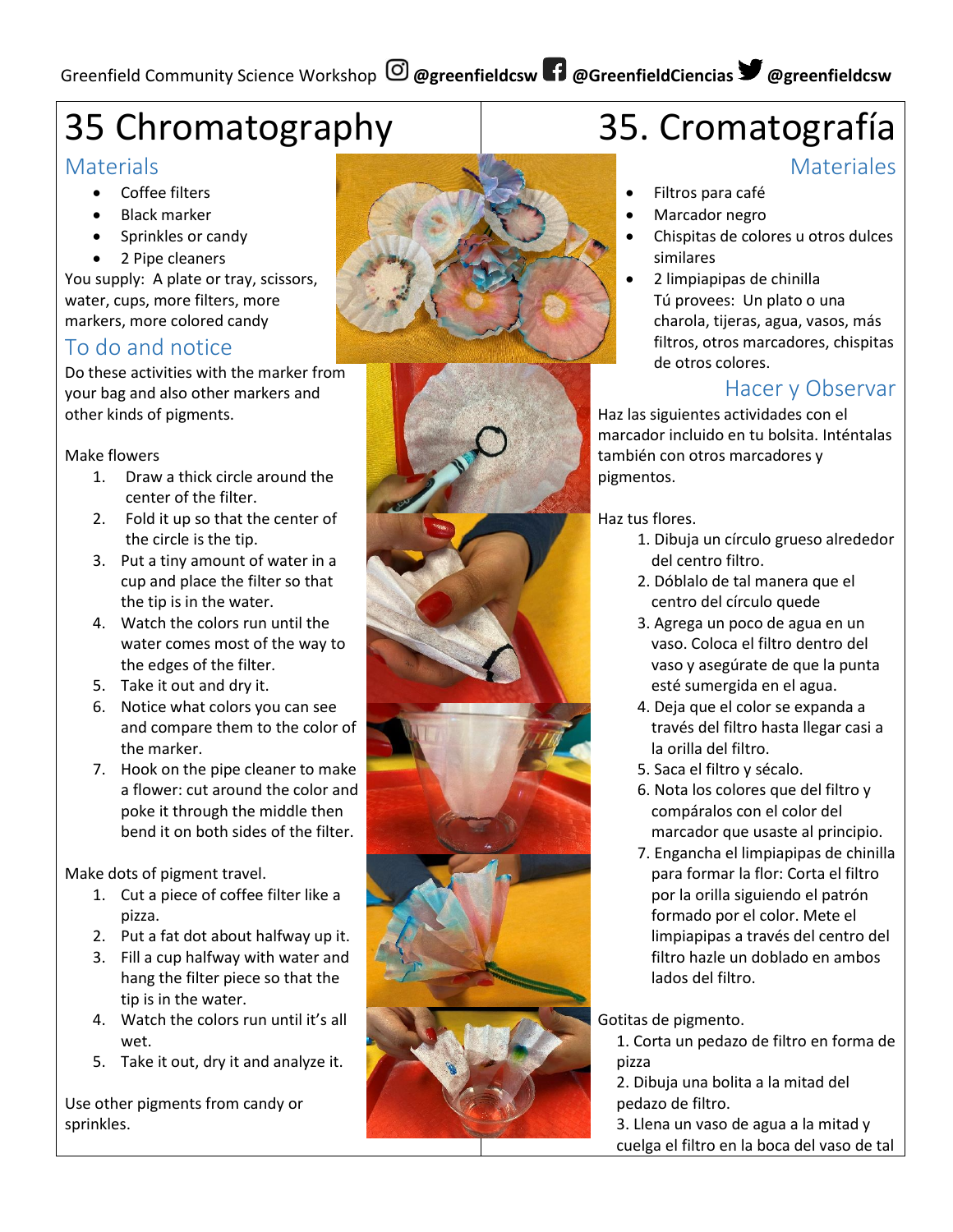## Taller Comunitario de Ciencia de Greenfield **@greenfieldcsw @GreenfieldCiencias @greenfieldcsw**

- 1. Sprinkle JUST A FEW sprinkles or brightly colored candy onto a coffee filter in a plate.
- 2. Drip 5 drops of water in the middle.
- 3. Watch the colors run.
- 4. Take it out, dry it and analyze it.

#### What's going on

When pigments are mixed together, you can't tell what the original colors were. But through this process called chromatography, the colors get separated again.

Remember, color comes from light, and all colors are present in the white light from the sun or a lamp. We see things when white light reflects off things and then goes into our eyes. Things are different colors because they have different pigments in them.

Pigments make certain colors reflect and certain ones absorb. When something red reflects light, it's reflecting red and absorbing all the other colors. When something black reflects light, it is not reflecting much at all and absorbing all the colors. So it makes sense that black pigment would have a lot of different colored pigments mixed together in it.

The pigment in these markers gets dissolved by water and then taken through the fibers of the coffee filter. Fibers are like tiny hairs or straws. Some pigments travel faster than others through the fibers, and that's what separates them in the coffee filter. Scientists use chromatography to separate the molecules in cells too, so they can see what's in there and analyze it.

It's kind of astonishing that all those colors were in the black marker! You can do this same experiment with anything that has pigment which will dissolve in water: other markers, food coloring, candy, juice; try them all!!

### Vocabulary

**Pigment**: Something that gives color like paint or dye **Absorb**: To take in or soak up light

**Fiber**: Something made of tiny strings or hairs like paper, cloth or coffee filters

**Chromatography**: To separate tiny things as they move through a fiber.



manera que la punta del filtro quede sumergida en el agua.

3. Observa cómo los colores recorren el filtro. Espera hasta que todo el filtro se humedezca.

4. Saca el pedazo de filtro. Sécalo y analízalo.

Usa pigmentos de las chispas u otros dulces

- 1. Pon un par de chispitas sobre el filtro de café
- 2. Agrega cinco gotas de agua en el centro del filtro.
- 3. Observa a los colores espesarse.
- 4. Saca el filtro, sécalo, y analízalo.

### Qué está pasando

Cuando los pigmentos están mezclados, es imposible saber qué colores se utilizaron para formarlos. Pero mediante el proceso de cromatografía, es posible separar los colores y descubrir cuales son los originales.

Recuerda, el color proviene de la luz, y la luz blanca del sol o de una lámpara contiene todos los colores. Los objetos los podemos ver cuando la luz blanca se refleja de los objetos a nuestros ojos. Los objetos tienen diferentes colores porque poseen diferentes pigmentos.

Los pigmentos absorben unos colores y reflejan otros. Cuando un objeto refleja luz roja, es porque absorbe todos los colores menos el rojo. Un objeto negro absorbe todos los colores y, a comparación de otros objetos de color, refleja poca luz. Es por esto que los pigmentos negros están hechos de una mezcla de colores.

Los pigmentos de estos marcadores se disuelven en agua y después se desplazan por las fibras del filtro de café. Las fibras son como popotitos, y es lo que separa los colores en el filtro de café. Los científicos usan la cromatografía para separar y analizar las moléculas de las células.

¡Es impresionante descubrir que el marcador negro posee todos esos colores! Puedes hacer el mismo experimento con cualquier otro pigmento soluble en agua; otros marcadores, colorante de comida, dulces, jugo, ¡etc.!

## Vocabulario

**Pigmento**: Algo que da color, como por ejemplo la pintura o los tintes **Absorber**: Atraer o retener algo **Fibra:** Algo hecho de pequeños hilos o cabellos **Cromatografía**: Separación de alguna sustancia mientras se mueve por una fibra.